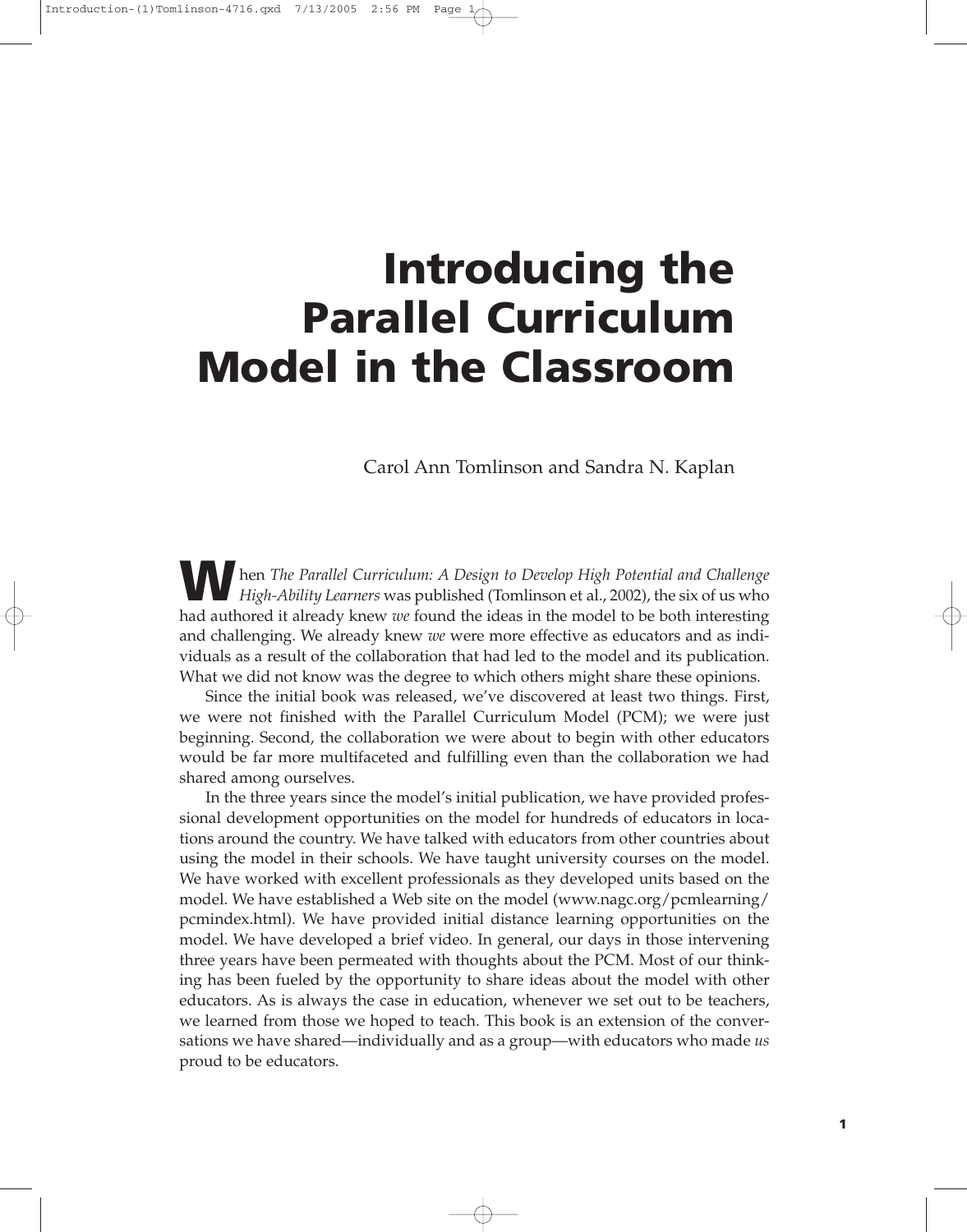#### **2 The Parallel Curriculum in the Classroom, Book 1** •

## **ABOUT THE BOOK**

*The Parallel Curriculum Model in the Classroom* is published in two books. This first book includes five essays by the authors of the PCM that are intended to clarify and expand upon the model. The second book contains eight units that apply the PCM in varied subjects and at varied grade levels. The two books can stand alone, but they are designed to work in tandem to extend a reader's understanding of the PCM and to illustrate some ways in which the model can be used in classrooms.

#### **The Essays**

The essays in Book 1 are designed to further develop key ideas from *The Parallel Curriculum* (Tomlinson et al., 2002). First, Deborah Burns has developed a thoughtful, experience-based guide to writing units using the framework of the model. It is valuable for its clarity, but more so because it is derived from the journey of a stellar group of educators who have worked over a period of months to develop units based on the PCM. The PCM is a heuristic, not an algorithm. That is, the model provides guidelines for developing rich curriculum—it does not pretend to be a recipe or fill-in-thetemplate approach to curriculum design. For that reason, developing units with the PCM is a journey of thought—often nonlinear, recursive, reflective, and self-corrective.

To read about the experiences—insights and brick walls—of a group of highquality educators as they applied the model is something like looking into our own minds through a mirror of shared experience. "I've done that," we say. "I got hung up there too." "Oh, now I see how I can tackle that issue." The PCM authors share the common belief that curriculum design and curriculum writing are as much about shaping the teacher as about shaping students for whom the curriculum is intended. Burns's essay demonstrates the power of that shaping process—and provides reassurance about the process as well.

Second, Jann Leppien writes about the potency of the questions that are a part of each of the model's four parallels. The four sets of focusing questions define the intent of the parallels in important ways. They provide curriculum developers with a reliable way to ensure that discussions, activities, presentations, products, and assessments achieve direction, meaning, and challenge. They are heuristics or guides that enable teachers to modify existing curriculum in ways that are likely to deepen its relevance for students and evoke new levels of thought in students. Leppien's essay is important in articulating the potency of the questions as educational tools.

Third, Sandra Kaplan takes us back to a critical premise of the model by discussing the importance of ensuring that students have substantial opportunities to work in all four of the model's parallels. The PCM is something like a camera with interchangeable lenses. The advantage of such a camera is that it allows both the photographer and the viewer of photographs to see the world reflected in a variety of ways. There would be little reason to purchase such a camera unless the photographer intended over time to change lenses as need and opportunity suggest. Similarly, the PCM offers teachers and students four ways to look at the world they study. Much of the model's power comes from its capacity to help students learn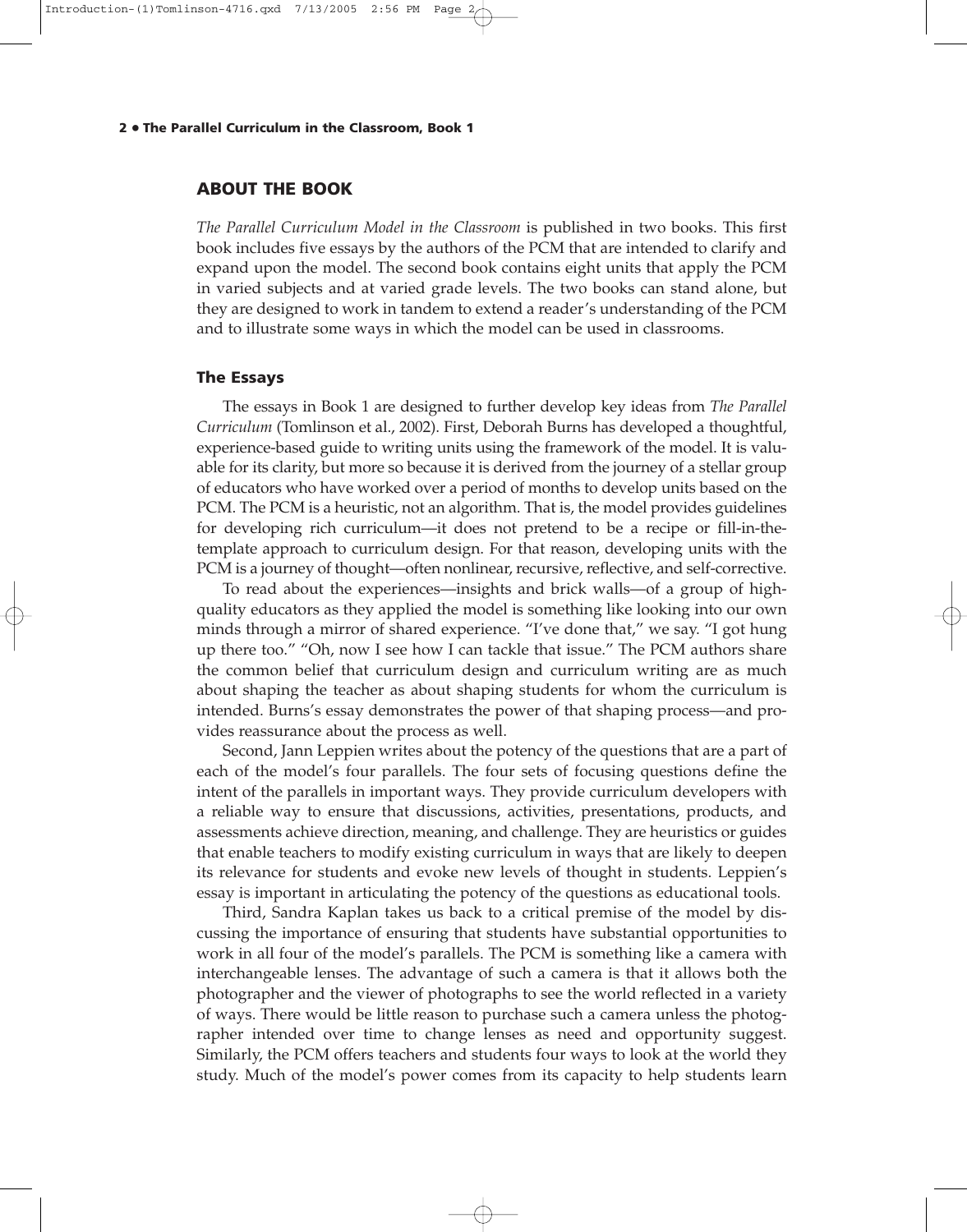#### **Introducing the Parallel Curriculum Model in the Classroom** • **3**

from multiple perspectives. Kaplan's case for using all the camera's lenses is a reminder of that potential for implementers of the model.

Fourth, Jeanne Purcell's essay expands our understanding of the most unique of the model's four parallels—the Curriculum of Identity. She reminds us that the best teaching has a payoff for the teacher as well as for the student. She also does vital work in delineating what the Curriculum of Identity is and what it is not. She makes clear that this parallel is not career guidance, an exploration of learning style, or an examination of general likes and dislikes. Rather, it asks students to examine the work of those deeply invested in the discipline and to learn about the nature of the discipline as well as what the work of experts reveals about the students' own dreams, values, modes of working, willingness to take risks or to contribute, and so on. Alternatively, the Curriculum of Identity asks students to study core concepts and principles central to a topic and to reflect on the power of those concepts and principles to uncover meaning in their lives. To achieve the intent of the Curriculum of Identity, Purcell reminds us, we must be clear on what the parallel intends and what it does not.

Last, Carol Tomlinson, Sandra Kaplan, and Kelly Hedrick write about the concept of Ascending Intellectual Demand (AID). Another unique contribution of the PCM model, AID is a heuristic or guide for thinking about what it means to provide continually escalating challenges for learners—including those who readily surpass our expectations in the classroom. This chapter expands on routes to AID. For example, AID reflects the nature and intent of the parallel(s) in which it is incorporated. That is, when students are engaging in study via the Curriculum of Connections, for instance, and need challenge beyond the parameters of the baseline curriculum, AID would be used to help students explore connections more rigorously. To that end, each of the four parallels offers questions designed to foster AID in that parallel. Those questions are valuable as ready mechanisms to help teachers provide challenge. They also serve as models for teachers who want to develop additional questions likely to evoke challenge.

Another route to AID can be envisioned as a progression toward expertise. This chapter provides general descriptions of how that progression may evolve as well as descriptions of movement toward expertise in math, science, language arts, and social studies—again giving teachers a useful starting point for thinking about this key element of the model, which cuts across all four parallels.

## **The Units**

Book 2 presents eight curriculum units that were designed using the PCM. We have made a special effort to link the PCM information and guidelines in Book 1 with the creation of the exemplary units. However, we do not envision the units as off-the-shelf selections a teacher would pick up and teach. Rather, we believe that they will facilitate educators to better prepare effective, quality units of their own, especially those incorporating the PCM. A more detailed explanation of the rationale, methods, and resources used in the development of this PCM curriculum material is given in the Introduction to Book 2.